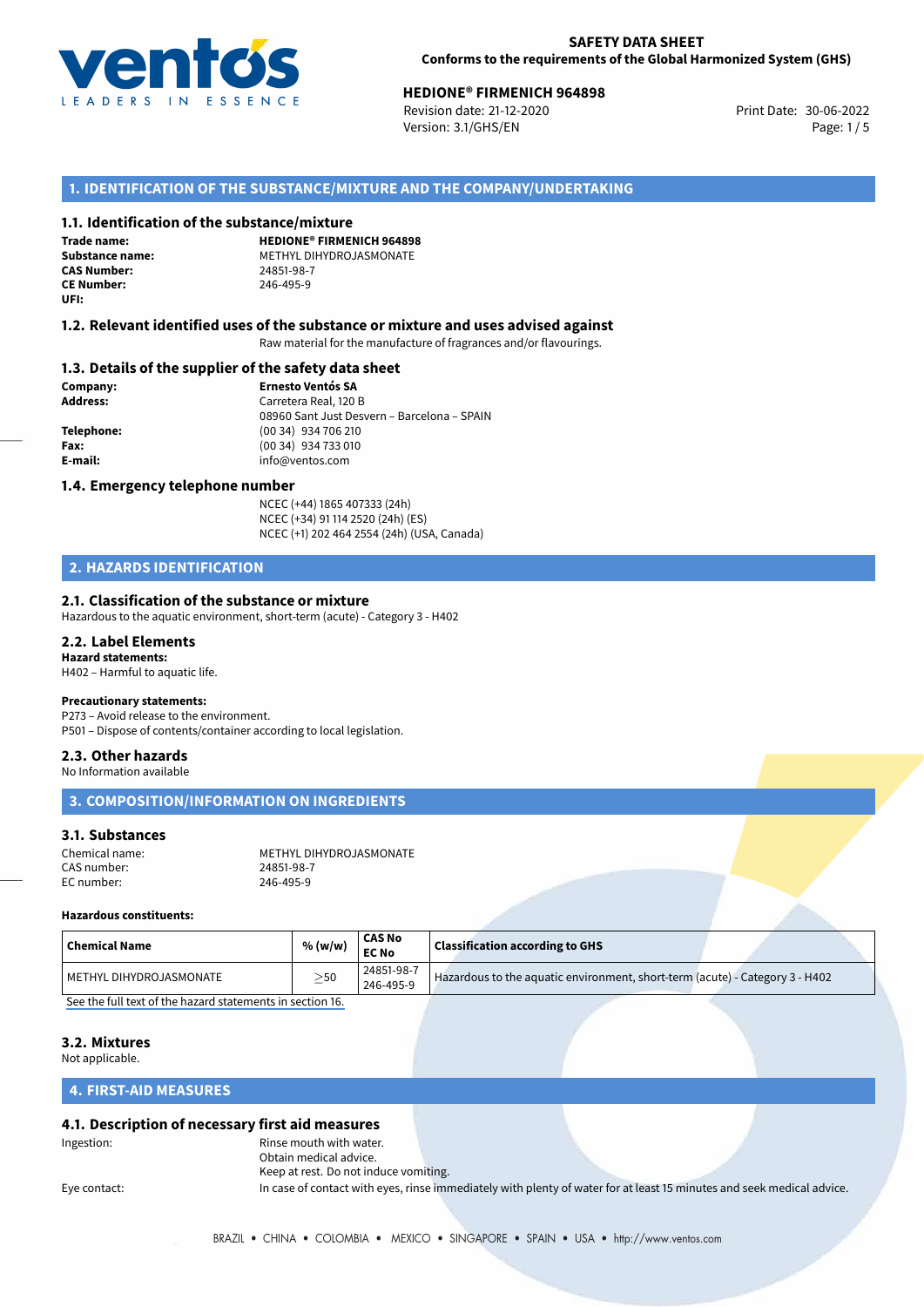

# **HEDIONE® FIRMENICH 964898**<br>30-06-2022 **Revision date: 21-12-2020 Here Here Here Here Here Print Date: 30-06-2022**

Revision date: 21-12-2020 Version: 3.1/GHS/EN Page: 2 / 5

| Inhalation:   | Remove person to fresh air and keep at rest.       |
|---------------|----------------------------------------------------|
|               | Seek immediate medical advice.                     |
| Skin contact: | Take off immediately all contaminated clothing.    |
|               | Thoroughly wash affected skin with soap and water. |
|               | Seek medical attention if symptoms persist.        |

## **4.2. Most important symptoms and effects, both acute and delayed**

No information available.

# **4.3. Indication of any immediate medical attention and special treatment needed**

No information available.

## **5. FIRE-FIGHTING MEASURES**

## **5.1. Extinguishing Media**

Water spray, carbon dioxide, dry chemical powder or appropriate foam. For safety reasons do not use full water jet.

## **5.2. Special hazards arising from the substance or mixture**

Known or Anticipated Hazardous Products of Combustion: Emits toxic fumes under fire conditions.

### **5.3. Advice for firefighters**

High temperatures can lead to high pressures inside closed containers. Avoid inhalation of vapors that are created. Use appropriate respiratory protection. Do not allow spillage of fire to be poured into drains or watercourses. Wear self-contained breathing apparatus and protective clothing.

## **6. ACCIDENTAL RELEASE MEASURES**

### **6.1. Personal precautions, protective equipment and emergency procedures**

Evacuate surronding areas. Ensure adequate ventilation. Keep unnecessary and unprotected personnel from entering. Do not breathe vapor/spray. Avoid contact with skin and eyes. Information regarding personal protective measures: see section 8.

### **6.2. Environmental precautions**

To avoid possible contamination of the environment, do not discharge into any drains, surface waters or groundwaters.

### **6.3. Methods and materials for containment and cleaning up**

Cover with an inert, inorganic, non-combustible absorbent material (e.g. dry-lime, sand, soda ash). Place in covered containers using non-sparking tools and transport outdoors. Avoid open flames or sources of ignition (e.g. pilot lights on gas hot water heater). Ventilate area and wash spill site after material pickup is complete.

### **6.4. Reference to other sections**

Information regarding exposure controls, personal protection and disposal considerations can be found in sections 8 and 13.

## **7. HANDLING AND STORAGE**

### **7.1. Precautions for safe handling**

Do not store or handle this material near food or drinking water. Do not smoke. Avoid contact with the eyes, skin and clothing. Wear protective clothing and use glasses. Observe the rules of safety and hygiene at work. Keep in the original container or an alternative made from a compatible material.

# **7.2. Conditions for safe storage, including any incompatibilities**

Store in tightly closed and preferably full containers in a cool, dry and ventilated area, protected from light. Keep away from sources of ignition (e.g. hot surfaces, sparks, flame and static discharges). Keep away from incompatible materials (see section 10).

## **7.3. Specific end use(s)**

No information available.

## **8. EXPOSURE CONTROLS AND PERSONAL PROTECTION**

## **8.1. Control parameters**

Components with occupational exposure limits: None known.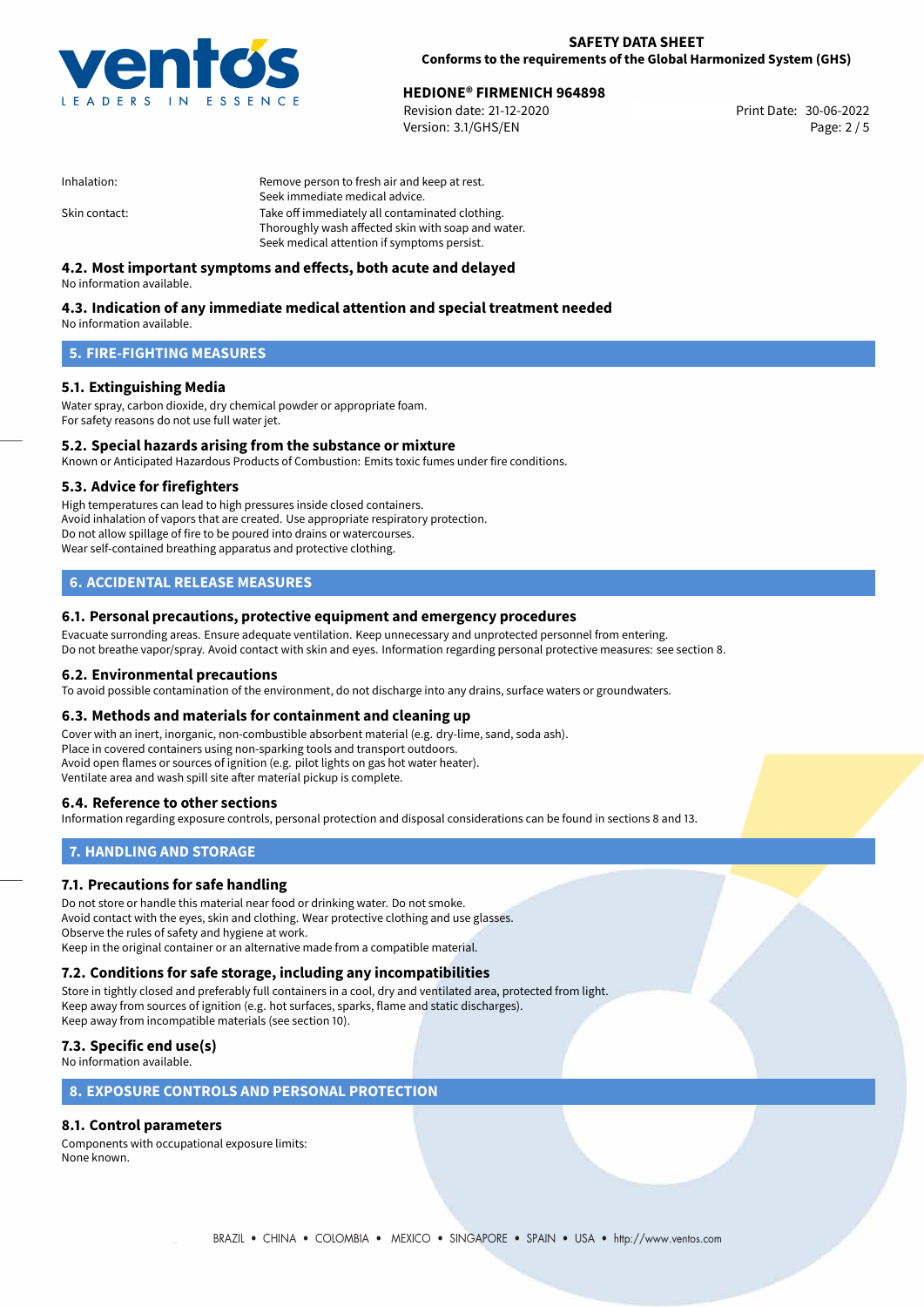

# **HEDIONE® FIRMENICH 964898**<br>
Revision date: 21-12-2020<br> **Revision date: 21-12-2020**

Revision date: 21-12-2020 Version: 3.1/GHS/EN Page: 3 / 5

## **8.2. Exposure controls**

Measures should be taken to prevent materials from being splashed into the body. Provide adequate ventilation, according to the conditions of use. Use a mechanical exhaust if required.

### **8.3. Individual protection measures, such as personal protective equipment**

| Eye/Face protection:             | Chemical safety goggles are recommended. Wash contaminated goggles before reuse.                                                            |
|----------------------------------|---------------------------------------------------------------------------------------------------------------------------------------------|
| Hand Protection:                 | Chemical-resistant gloves are recommended. Wash contaminated gloves before reuse.                                                           |
| Body protection:                 | Personal protective equipment for the body should be selected based on the task being performed and the risks<br>involved.                  |
| Respiratory Protection:          | In case of insufficient ventilation, use suitable respiratory equipment.                                                                    |
| Environmental exposure controls: | Emissions from ventilation or process equipment should be checked to ensure they comply with environmental<br>protection legislation.       |
|                                  | In some cases, filters or engineering modifications to the process equipment will be necessary to reduce emissions to<br>acceptable levels. |
|                                  |                                                                                                                                             |

## **9. PHYSICAL AND CHEMICAL PROPERTIES**

## **9.1. Information on basic physical and chemical properties**

| Appearance:                            | Liguid                                 |
|----------------------------------------|----------------------------------------|
| Colour:                                | Conforms to standard                   |
| Odour:                                 | Conforms to standard                   |
| Odour theshold:                        | Not determined                         |
| pH:                                    | Not determined                         |
| Melting point/freezing point:          | Not determined                         |
| Boling point/boiling range (°C):       | > 300                                  |
| Flash point:                           | 148 °C                                 |
| Evaporation rate:                      | Not determined                         |
| Flammability:                          | Not determined                         |
| Lower flammability/Explosive limit:    | Not determined                         |
| Upper flammability/Explosive limit:    | Not determined                         |
| Vapour pressure:                       | <0,001 mm Hg (20°C);2,5 (97°C)         |
| Vapour Density:                        | $7,8$ (AIR =1)                         |
| Density:                               | $0,996-1,004$ g/mL (20 <sup>o</sup> C) |
| Relative density:                      | $0,996 - 1,004$ (20°C)                 |
| Water solubility:                      | <b>INSOLUBLE IN WATER</b>              |
| Solubility in other solvents:          | SOLUBLE IN ETHANOL                     |
| Partition coefficient n-octanol/water: | Not determined                         |
| Auto-ignition temperature:             | Not determined                         |
| Decomposition temperature:             | Not determined                         |
| Viscosity, dynamic:                    | KINETIC:0 cSt                          |
| Viscosity, kinematic:                  | Not determined                         |
| Explosive properties:                  | Not determined                         |
| Oxidising properties:                  | <b>NONE EXPECTED</b>                   |

### **10. STABILITY AND REACTIVITY**

#### **10.1. Reactivity**

No hazardous reactions if stored and handled as prescribed/indicated.

## **10.2. Chemical stability**

The product is stable if stored and handled as prescribed/indicated.

### **10.3. Possibility of hazardous reactions**

No hazardous reactions if stored and handled as prescribed/indicated.

#### **10.4. Conditions to Avoid**

Conditions to Avoid: Excessive heat, flame or other ignition sources.

### **10.5. Incompatible materials**

Avoid contact with strong acids and bases and oxidizing agents.

### **10.6. Hazardous decomposition products**

During combustion may form carbon monoxide and unidentified organic compounds.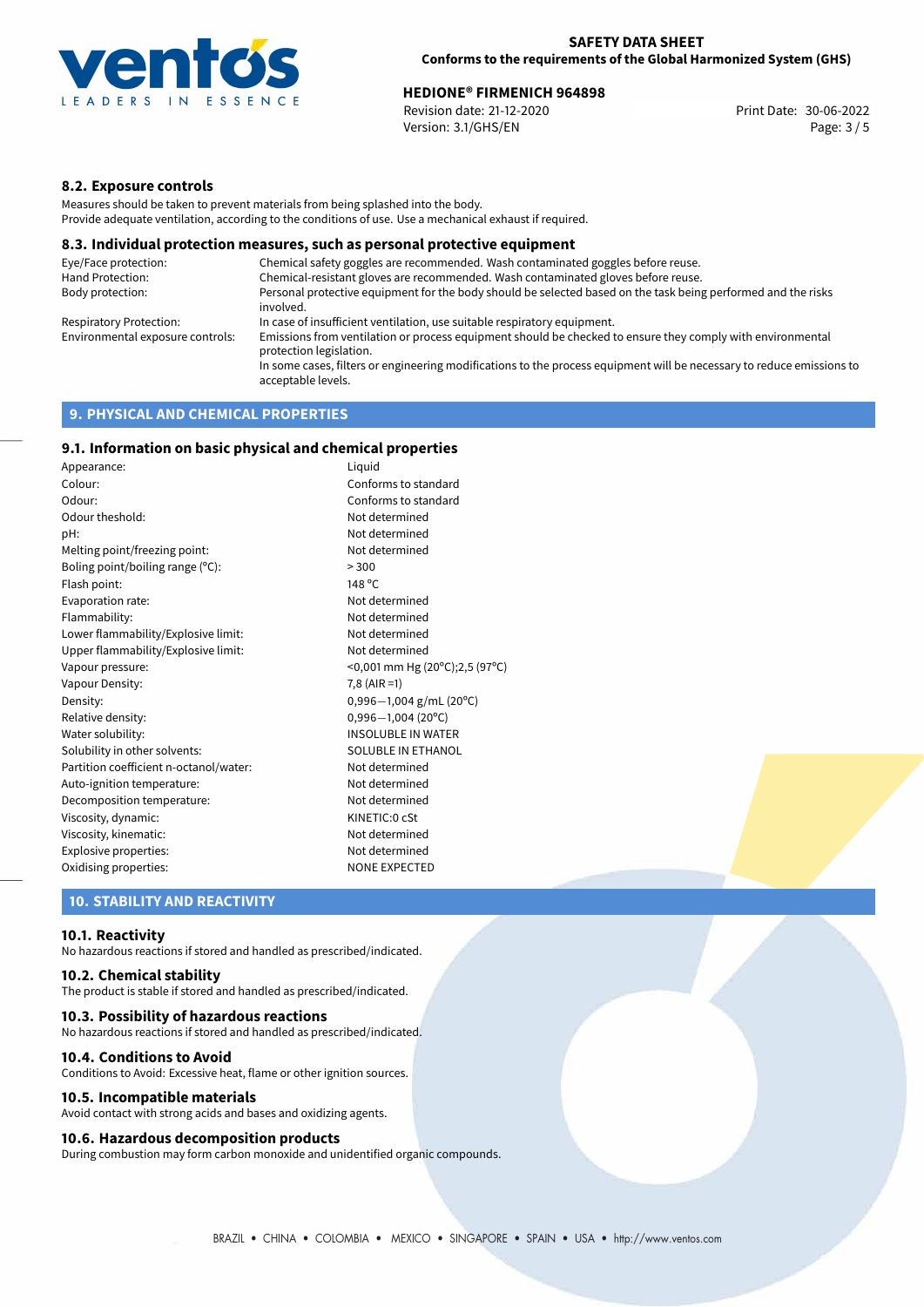

# **HEDIONE® FIRMENICH 964898**<br>
Revision date: 21-12-2020<br> **Revision date: 21-12-2020**

Revision date: 21-12-2020 Version: 3.1/GHS/EN Page: 4 / 5

# **11. TOXICOLOGICAL INFORMATION**

| Based on the data available, the criteria for classification are not met. |
|---------------------------------------------------------------------------|
| Based on the data available, the criteria for classification are not met. |
| Based on the data available, the criteria for classification are not met. |
| Based on the data available, the criteria for classification are not met. |
| Based on the data available, the criteria for classification are not met. |
| Based on the data available, the criteria for classification are not met. |
| Based on the data available, the criteria for classification are not met. |
| Based on the data available, the criteria for classification are not met. |
| Based on the data available, the criteria for classification are not met. |
| Based on the data available, the criteria for classification are not met. |
|                                                                           |

# **12. ECOLOGICAL INFORMATION**

### **12.1. Toxicity**

**Assessment:** Harmful to aquatic life. **Experimental/calculated data:** No information available.

### **12.2. Degradability**

Biodegradation : Readily biodegradable.

#### **12.3. Bioaccumulative potential** No information available.

### **12.4. Soil mobility**

No information available.

### **12.5. Other adverse effects**

See also sections 6, 7, 13 and 15 Do not allow to get into waste water or waterways.

### **13. DISPOSAL CONSIDERATIONS**

### **13.1. Waste treatment methods**

Dispose of in accordance with national and local environmental regulations.

## **14. TRANSPORT INFORMATION**

|                                  | <b>ADR/RID/ADN</b>                | <b>IMDG</b>                       | <b>IATA-ICAO</b>                  |
|----------------------------------|-----------------------------------|-----------------------------------|-----------------------------------|
| 14.1. UN Number                  | Not classified as hazardous goods | Not classified as hazardous goods | Not classified as hazardous goods |
| 14.2. UN Proper Shipping Name    | Not applicable                    | Not applicable                    | Not applicable                    |
| 14.3. Transport Hazard Class(es) | Not applicable                    | Not applicable                    | Not applicable                    |
| 14.4. Packing Group              | Not applicable                    | Not applicable                    | Not applicable                    |
| 14.5. Environmental hazards      | No                                | <b>No</b>                         | No.                               |
| Additional information           |                                   |                                   |                                   |

## **14.6 Special precautions for user**

None known

### **14.7. Transport in bulk according to Annex II of MARPOL 73/78 and the IBC Code**

No information available

## **15. REGULATORY INFORMATION**

#### **15.1. Safety, health and environmental regulations/legislation specific for the substance or mixture** No information available

### **16. OTHER INFORMATION**

**Full text of the R-phrases, hazard statements and precautionary statements mentioned in section 3:** H402 – Harmful to aquatic life.